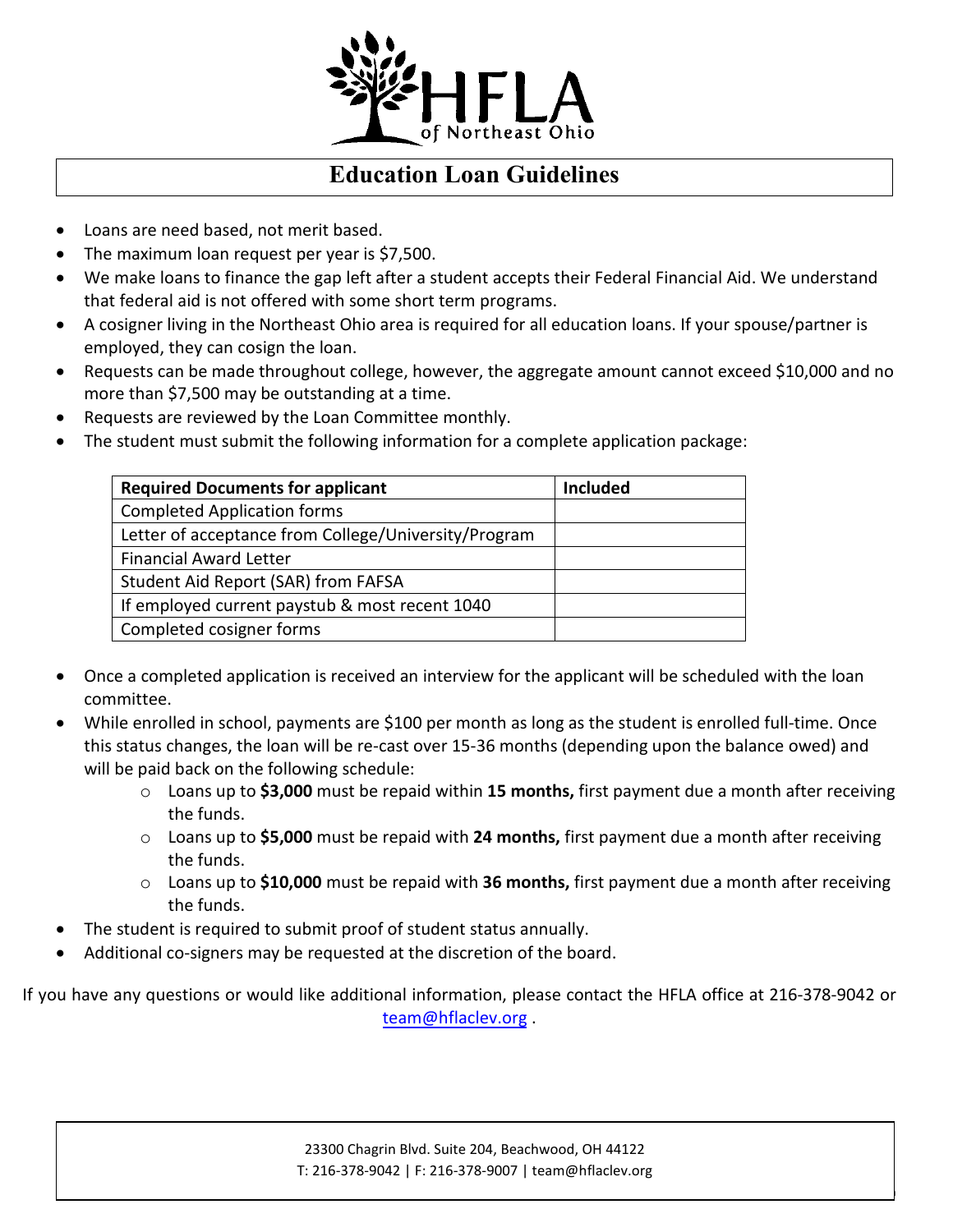

|                                                                                                                                                                                                                                                 | <b>Education Loan Application</b><br>Application No.: _____________<br>Amount Requested: \$<br>(max \$5,000) |                                                                                        |                          | (for office use only)                 |                     |                      |              |                                                                                                                                                     |
|-------------------------------------------------------------------------------------------------------------------------------------------------------------------------------------------------------------------------------------------------|--------------------------------------------------------------------------------------------------------------|----------------------------------------------------------------------------------------|--------------------------|---------------------------------------|---------------------|----------------------|--------------|-----------------------------------------------------------------------------------------------------------------------------------------------------|
| Applicant's Last Name                                                                                                                                                                                                                           |                                                                                                              | First Name                                                                             | Date of Birth (DD/MM/YY) |                                       |                     | Social Security #    |              | Driver's License #                                                                                                                                  |
| Previous Name(s) if Applicable                                                                                                                                                                                                                  |                                                                                                              |                                                                                        |                          |                                       |                     |                      |              |                                                                                                                                                     |
| Spouse/Partner's Last Name                                                                                                                                                                                                                      |                                                                                                              | First Name                                                                             | Date of Birth (DD/MM/YY) |                                       |                     | Social Security #    |              | Driver's License #                                                                                                                                  |
|                                                                                                                                                                                                                                                 |                                                                                                              |                                                                                        |                          |                                       |                     |                      |              |                                                                                                                                                     |
| Previous Name(s) if Applicable                                                                                                                                                                                                                  |                                                                                                              |                                                                                        |                          |                                       |                     |                      |              |                                                                                                                                                     |
| Address                                                                                                                                                                                                                                         |                                                                                                              |                                                                                        |                          |                                       | City                |                      |              | Postal (Zip) Code                                                                                                                                   |
| <b>Previous Address</b>                                                                                                                                                                                                                         |                                                                                                              |                                                                                        |                          |                                       |                     |                      |              |                                                                                                                                                     |
| No. of Years at<br>this address                                                                                                                                                                                                                 | No. of years in<br>Ohio                                                                                      | No. of Years at<br>previous address                                                    | Home Phone               |                                       | Cell Phone          |                      | Email        |                                                                                                                                                     |
| Marital Status:                                                                                                                                                                                                                                 | $\square$ Single                                                                                             | $\Box$ Married                                                                         | $\square$ Divorced       |                                       | $\square$ Separated |                      |              | □ Widow/Widower □ Spouse/partner                                                                                                                    |
| Household (HH) Type:                                                                                                                                                                                                                            |                                                                                                              | $\Box$ 2 Parent HH $\Box$ Single Parent HH $\Box$ Single Adult $\Box$ 2 or more adults |                          |                                       |                     |                      |              |                                                                                                                                                     |
| Gender:                                                                                                                                                                                                                                         | $\square$ Female                                                                                             | $\square$ Male                                                                         |                          | $\Box$ Nonbinary/Gender nonconforming |                     |                      | $\Box$ Other |                                                                                                                                                     |
| Dependents (Age)                                                                                                                                                                                                                                |                                                                                                              |                                                                                        |                          |                                       |                     |                      |              |                                                                                                                                                     |
| <b>Applicant's Occupation</b>                                                                                                                                                                                                                   |                                                                                                              |                                                                                        | Employer                 |                                       |                     |                      |              | Employer Phone No.                                                                                                                                  |
| Employer's Address                                                                                                                                                                                                                              |                                                                                                              |                                                                                        |                          |                                       |                     | Monthly Gross Salary |              | How long at this job?                                                                                                                               |
| Spouse/Partner Occupation                                                                                                                                                                                                                       |                                                                                                              |                                                                                        | Spouse/Partner Employer  |                                       |                     |                      |              | Employer Phone No.                                                                                                                                  |
| Employer's Address<br>Monthly Gross Salary                                                                                                                                                                                                      |                                                                                                              |                                                                                        |                          | How long at this job?                 |                     |                      |              |                                                                                                                                                     |
| <b>Other Income Sources</b>                                                                                                                                                                                                                     |                                                                                                              |                                                                                        |                          |                                       |                     |                      |              |                                                                                                                                                     |
|                                                                                                                                                                                                                                                 |                                                                                                              |                                                                                        |                          |                                       |                     |                      |              | Check any of the following income sources that you receive: $\Box$ Social Security/Disability (SELF) $\Box$ Social Security/Disability (DEPENDENTS) |
| □ Child Support/Alimony □ Pension/Retirement □ OWF (Cash Assistance) □ Unemployment □ Other                                                                                                                                                     |                                                                                                              |                                                                                        |                          |                                       |                     |                      |              |                                                                                                                                                     |
| Please enter the amount received for any income sources checked:                                                                                                                                                                                |                                                                                                              |                                                                                        |                          |                                       |                     |                      |              |                                                                                                                                                     |
|                                                                                                                                                                                                                                                 |                                                                                                              |                                                                                        |                          |                                       |                     |                      |              |                                                                                                                                                     |
| <b>School Information</b>                                                                                                                                                                                                                       |                                                                                                              |                                                                                        |                          |                                       |                     |                      |              |                                                                                                                                                     |
|                                                                                                                                                                                                                                                 |                                                                                                              |                                                                                        |                          |                                       |                     |                      |              |                                                                                                                                                     |
|                                                                                                                                                                                                                                                 |                                                                                                              |                                                                                        |                          |                                       |                     |                      |              |                                                                                                                                                     |
|                                                                                                                                                                                                                                                 |                                                                                                              |                                                                                        |                          |                                       |                     |                      |              |                                                                                                                                                     |
|                                                                                                                                                                                                                                                 |                                                                                                              |                                                                                        |                          |                                       |                     |                      |              |                                                                                                                                                     |
|                                                                                                                                                                                                                                                 |                                                                                                              |                                                                                        |                          |                                       |                     |                      |              |                                                                                                                                                     |
| Financial Aid received: (Please list all grants, scholarships and loans - include your financial aid award letter - if you do not have a financial award<br>letter or are not accepting financing offer to you please explain why on next page) |                                                                                                              |                                                                                        |                          |                                       |                     |                      |              |                                                                                                                                                     |
|                                                                                                                                                                                                                                                 |                                                                                                              |                                                                                        |                          |                                       |                     |                      |              |                                                                                                                                                     |
|                                                                                                                                                                                                                                                 |                                                                                                              |                                                                                        |                          |                                       |                     |                      |              |                                                                                                                                                     |
|                                                                                                                                                                                                                                                 |                                                                                                              |                                                                                        |                          |                                       |                     |                      |              |                                                                                                                                                     |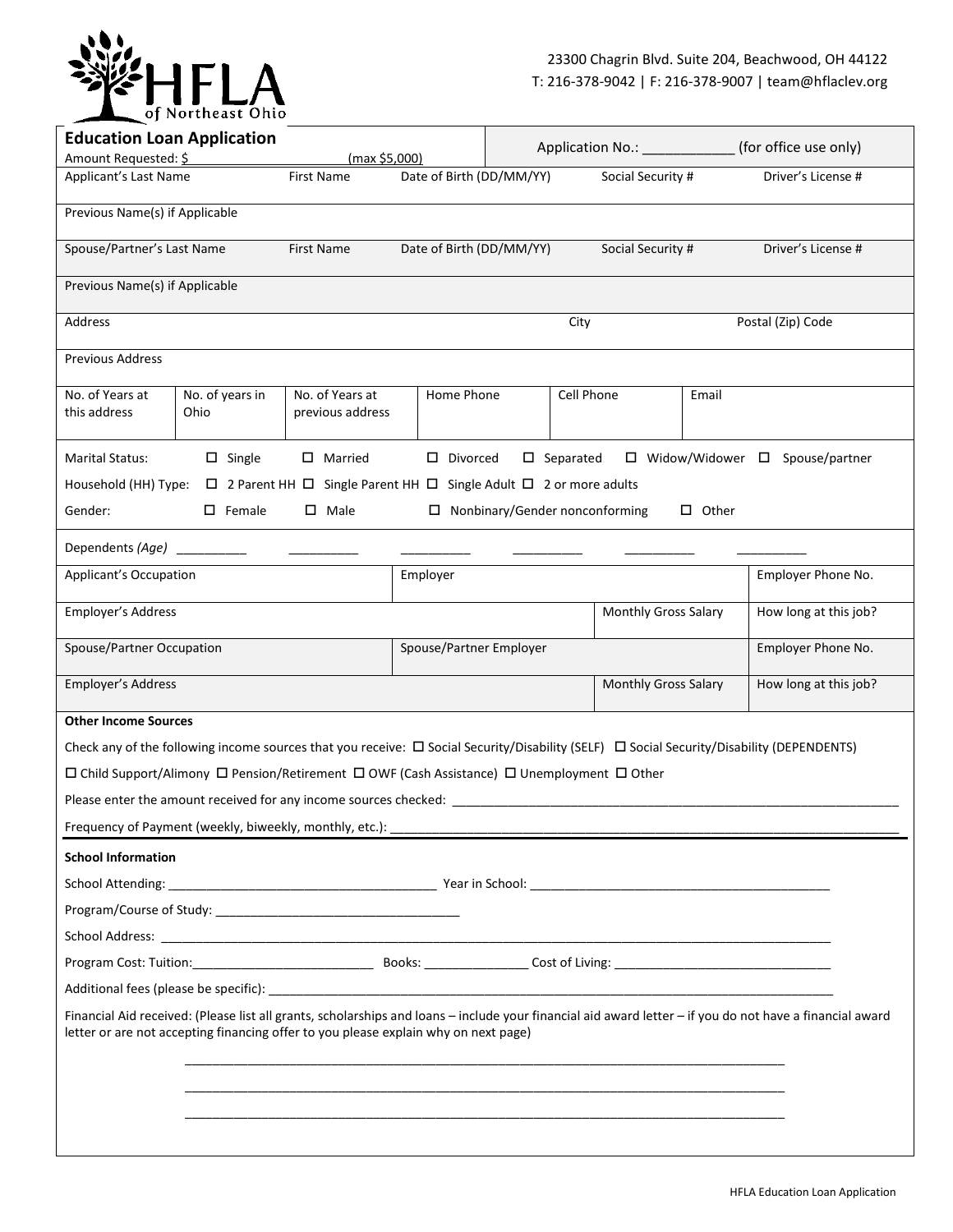| Explanation for denial of financing offer(s):                                                                                                                                                                                                                              |  |  |  |                                                                                                                         |  |
|----------------------------------------------------------------------------------------------------------------------------------------------------------------------------------------------------------------------------------------------------------------------------|--|--|--|-------------------------------------------------------------------------------------------------------------------------|--|
|                                                                                                                                                                                                                                                                            |  |  |  |                                                                                                                         |  |
|                                                                                                                                                                                                                                                                            |  |  |  |                                                                                                                         |  |
| <b>Housing information</b>                                                                                                                                                                                                                                                 |  |  |  |                                                                                                                         |  |
|                                                                                                                                                                                                                                                                            |  |  |  |                                                                                                                         |  |
|                                                                                                                                                                                                                                                                            |  |  |  |                                                                                                                         |  |
| Monthly Mortgage Payment \$ ______________________ Taxes/Insurance Included? ____Yes _____No                                                                                                                                                                               |  |  |  |                                                                                                                         |  |
|                                                                                                                                                                                                                                                                            |  |  |  | If not included: Tax Payment \$_______________________ Insurance Payment \$______________                               |  |
| If Renting:                                                                                                                                                                                                                                                                |  |  |  |                                                                                                                         |  |
|                                                                                                                                                                                                                                                                            |  |  |  |                                                                                                                         |  |
| <b>Debt/Asset Information</b>                                                                                                                                                                                                                                              |  |  |  |                                                                                                                         |  |
|                                                                                                                                                                                                                                                                            |  |  |  |                                                                                                                         |  |
|                                                                                                                                                                                                                                                                            |  |  |  |                                                                                                                         |  |
|                                                                                                                                                                                                                                                                            |  |  |  |                                                                                                                         |  |
|                                                                                                                                                                                                                                                                            |  |  |  |                                                                                                                         |  |
| Check any debts that you currently owe to creditors:                                                                                                                                                                                                                       |  |  |  |                                                                                                                         |  |
|                                                                                                                                                                                                                                                                            |  |  |  | □ Student Loan(s) Amount Owed: __________ □ Line of Credit Amount Owed: ________ □ Credit Card 1 Amount Owed: _________ |  |
|                                                                                                                                                                                                                                                                            |  |  |  |                                                                                                                         |  |
| Do you have any payday loans outstanding? $\Box$ Yes $\Box$ No If yes, amount owed: \$                                                                                                                                                                                     |  |  |  |                                                                                                                         |  |
| <b>Available Assets</b>                                                                                                                                                                                                                                                    |  |  |  |                                                                                                                         |  |
|                                                                                                                                                                                                                                                                            |  |  |  |                                                                                                                         |  |
|                                                                                                                                                                                                                                                                            |  |  |  |                                                                                                                         |  |
|                                                                                                                                                                                                                                                                            |  |  |  |                                                                                                                         |  |
| <b>Additional Information</b>                                                                                                                                                                                                                                              |  |  |  |                                                                                                                         |  |
|                                                                                                                                                                                                                                                                            |  |  |  | Did you apply to a bank or other sources for a loan? $\Box$ Yes $\Box$ No If not, why not?                              |  |
|                                                                                                                                                                                                                                                                            |  |  |  |                                                                                                                         |  |
|                                                                                                                                                                                                                                                                            |  |  |  |                                                                                                                         |  |
|                                                                                                                                                                                                                                                                            |  |  |  |                                                                                                                         |  |
| How did you hear about HFLA? □ Friend/Family Member □ Website □ Temple/Religious Institution □ Social Services Agency/Caseworker<br>$\Box$ Other, please specify:                                                                                                          |  |  |  |                                                                                                                         |  |
| <b>Signatures</b>                                                                                                                                                                                                                                                          |  |  |  |                                                                                                                         |  |
|                                                                                                                                                                                                                                                                            |  |  |  |                                                                                                                         |  |
| The above information is for the purpose of obtaining credit and is warranted to be true. I/we agree to pay all bills upon receipt or<br>statement or as otherwise expressly agreed. I/we hereby authorize the person of firm to whom this application is made, any credit |  |  |  |                                                                                                                         |  |
| bureau or other investigative agency employed by such person to investigate the references herein listed or statements or other data                                                                                                                                       |  |  |  |                                                                                                                         |  |
| obtained from me or from any other person pertaining to my credit and financial responsibility.                                                                                                                                                                            |  |  |  |                                                                                                                         |  |
| I/WE CERTIFY THAT THE INFORMATION IN THIS APPLICATION IS TRUE AND CORRECT                                                                                                                                                                                                  |  |  |  |                                                                                                                         |  |
| This $\frac{1}{(date)}$ day of $\frac{1}{(month)}$ , 20                                                                                                                                                                                                                    |  |  |  |                                                                                                                         |  |
|                                                                                                                                                                                                                                                                            |  |  |  |                                                                                                                         |  |
|                                                                                                                                                                                                                                                                            |  |  |  |                                                                                                                         |  |
|                                                                                                                                                                                                                                                                            |  |  |  |                                                                                                                         |  |
| Optional Information (not used for loan consideration)                                                                                                                                                                                                                     |  |  |  |                                                                                                                         |  |
|                                                                                                                                                                                                                                                                            |  |  |  |                                                                                                                         |  |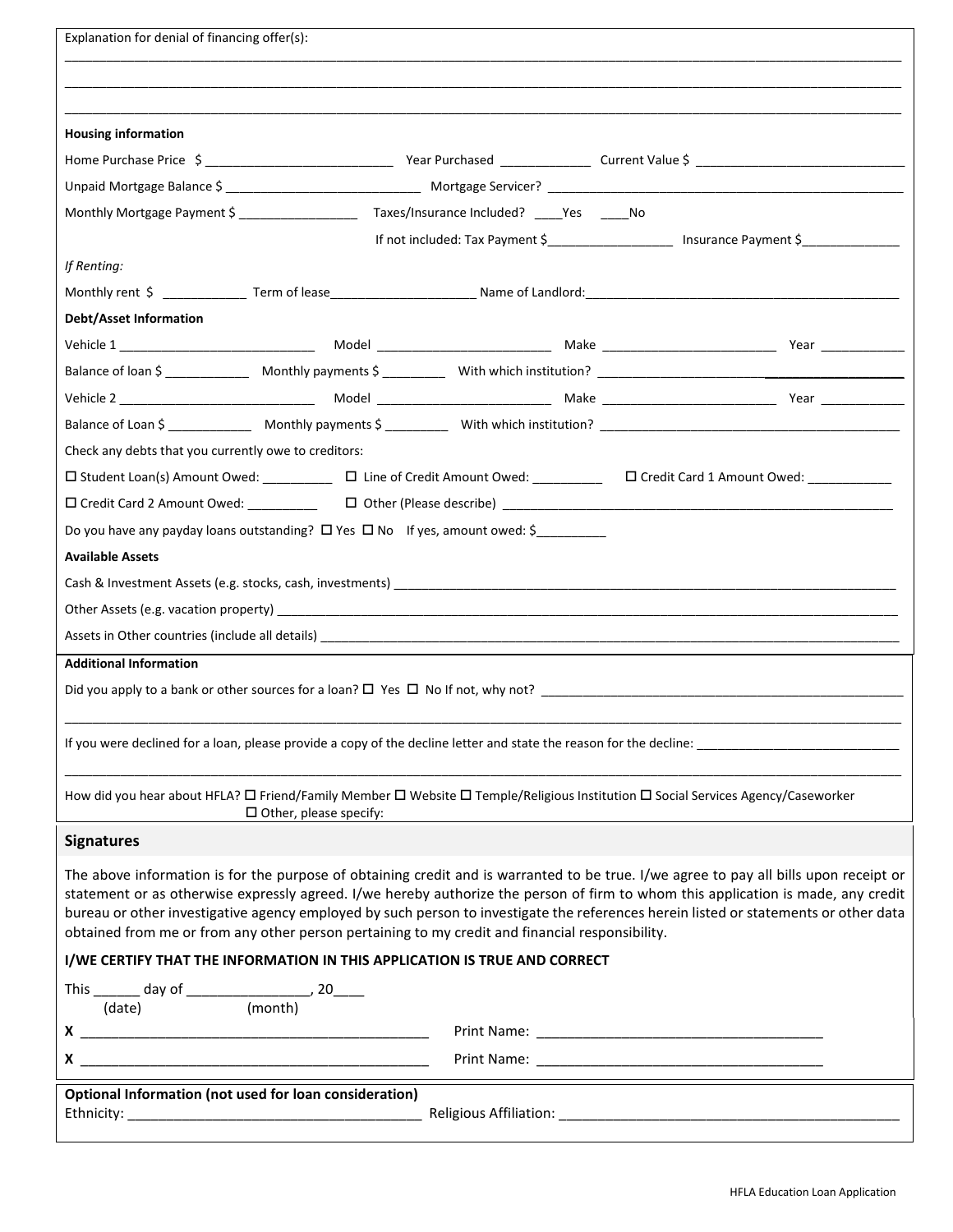

## **HFLA FINANCIAL QUESTIONNAIRE**

## **Borrower Name:**

| <b>MONTHLY INCOME</b> |                                                   | <b>BORROWER</b>                                                       |                 | <b>SPOUSE/PARTNER</b> |                                                | <b>NOTES</b> |
|-----------------------|---------------------------------------------------|-----------------------------------------------------------------------|-----------------|-----------------------|------------------------------------------------|--------------|
|                       | \$<br>\$<br>Salary / Commission                   |                                                                       |                 |                       |                                                |              |
|                       | Soc Sec / Disability / Workers Comp               | \$<br>\$                                                              |                 |                       |                                                |              |
|                       | <b>Retirement / Pension Benefits</b>              | \$<br>\$                                                              |                 |                       |                                                |              |
|                       | Child Support / Alimony                           | \$<br>\$                                                              |                 |                       |                                                |              |
|                       | Other Income                                      | \$                                                                    |                 | \$                    |                                                |              |
|                       | <b>TOTAL MONTHLY</b>                              | \$                                                                    | $\square$ Gross |                       |                                                |              |
|                       | <b>HOUSEHOLD INCOME</b>                           |                                                                       | $\square$ Net   |                       |                                                |              |
|                       | <b>HOUSEHOLD EXPENSES</b>                         | <b>MONTHLY</b><br><b>AMOUNTS</b><br><b>PAST DUE</b><br><b>PAYMENT</b> |                 | <b>BALANCE</b>        | <b>NOTES (Explain any</b><br>past due amounts) |              |
|                       | Rent                                              | \$                                                                    | \$              |                       | \$                                             |              |
|                       | Mortgage (Primary)                                | \$                                                                    | \$              |                       | \$                                             |              |
|                       | Tax Escrow? Yes □ No □                            |                                                                       |                 |                       |                                                |              |
|                       | Property Taxes (if no tax escrow)                 | \$                                                                    | \$              |                       | \$                                             |              |
| <b>HOUSING</b>        | Home Insurance (if no tax escrow)                 | \$                                                                    | \$              |                       | \$                                             |              |
|                       | 2nd Mortgage / Home Equity Loan                   | \$                                                                    | \$              |                       | \$                                             |              |
|                       | <b>Association Fees/Dues</b>                      | \$                                                                    | \$              |                       | \$                                             |              |
|                       | Car Payment(s)                                    | \$                                                                    | \$              |                       | \$                                             |              |
|                       | Car Maintenance/Repair                            | \$<br>\$                                                              |                 | \$                    |                                                |              |
| <b>AUTO</b>           | Car Insurance                                     | \$                                                                    | \$              |                       | \$                                             |              |
|                       | Gasoline                                          | \$<br>\$                                                              |                 |                       | \$                                             |              |
|                       | <b>Health Insurance Premiums</b>                  | \$                                                                    | \$              |                       | \$                                             |              |
| <b>MEDICAL</b>        | <b>Medical Bills</b>                              | \$                                                                    | \$              |                       | \$                                             |              |
|                       | Home Phone / Cell Phone                           | \$                                                                    | \$              |                       | \$                                             |              |
|                       | Internet / Cable TV                               | \$                                                                    | \$              |                       | \$                                             |              |
| <b>BASICS</b>         | Utilities                                         | \$                                                                    | \$              |                       | \$                                             |              |
|                       | Food                                              | \$                                                                    | \$              |                       | \$                                             |              |
|                       | Child Care/Tuition                                | \$                                                                    | \$              |                       | \$                                             |              |
|                       | <b>Credit Cards</b>                               | \$                                                                    | \$              |                       | \$                                             |              |
| UNSECURED             | Loans from friends/relatives                      | \$                                                                    | \$              |                       | \$                                             |              |
|                       | Loans from banks/credit unions                    | \$                                                                    | \$              |                       | \$                                             |              |
|                       | <b>Student Loans</b>                              | \$                                                                    | \$              |                       | \$                                             |              |
|                       | <b>Income Taxes</b>                               | \$                                                                    | \$              |                       | \$                                             |              |
| <b>OTHER</b><br>TAXES | Property Taxes (real estate, etc.)                | \$                                                                    | \$              |                       | \$                                             |              |
|                       | <b>Business Taxes</b>                             | \$                                                                    | \$              |                       | \$                                             |              |
|                       | <b>Other Expenses</b>                             | \$                                                                    | \$              |                       | \$                                             |              |
|                       | <b>TOTAL MONTHLY</b><br><b>HOUSEHOLD EXPENSES</b> | \$                                                                    | \$              |                       |                                                |              |